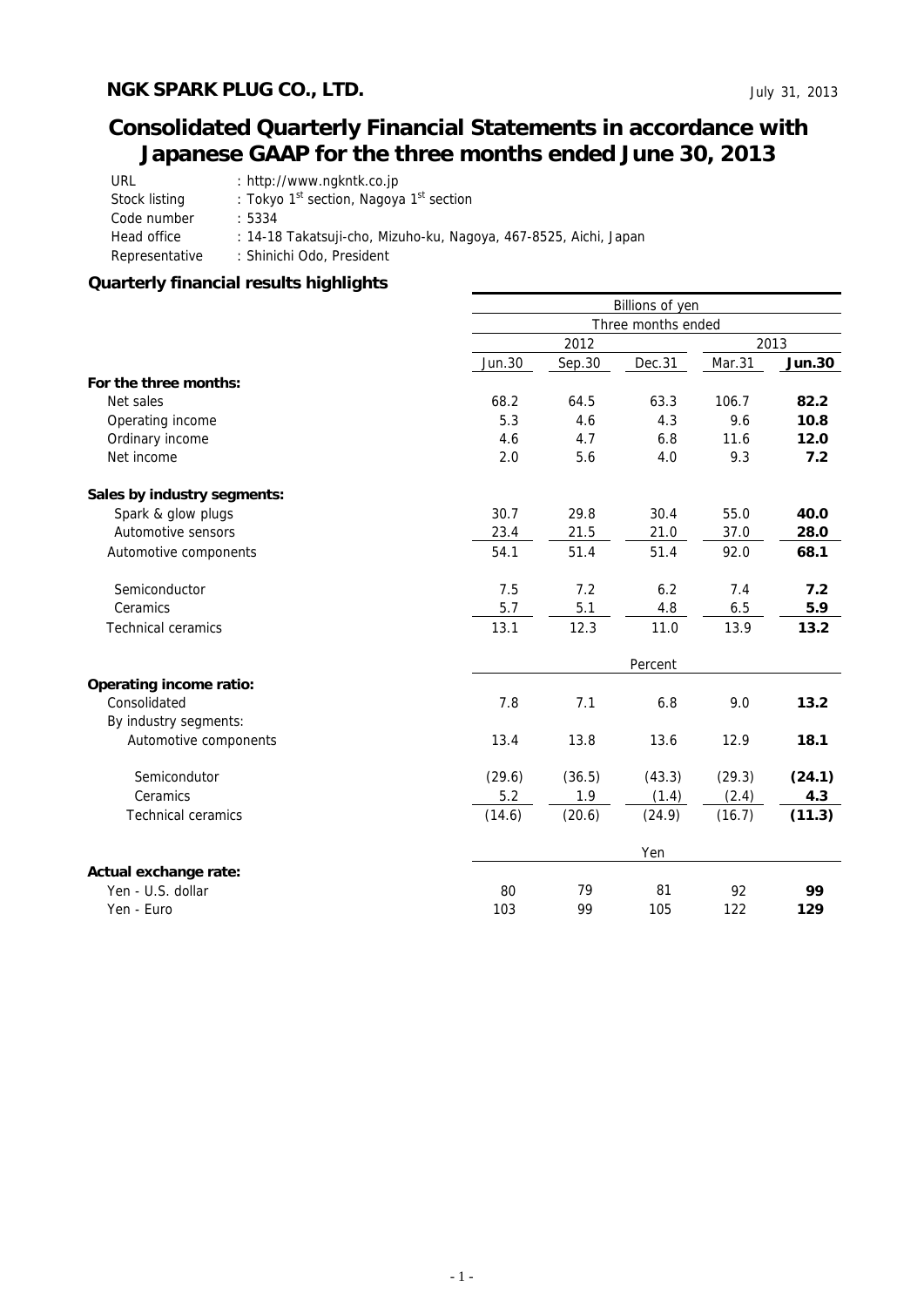#### **Consolidated Quarterly Balance Sheets June 30, 2013 and March 31, 2013**

|                                        | Millions of yen |               |  |
|----------------------------------------|-----------------|---------------|--|
|                                        | March 31, 2013  | June 30, 2013 |  |
| Assets                                 |                 |               |  |
| Current assets                         |                 |               |  |
| Cash and deposits                      | 24,557          | 28,951        |  |
| Notes and accounts receivable-trade    | 53,103          | 58,919        |  |
| Short-term investment securities       | 46,079          | 38,660        |  |
| Inventories                            | 67,845          | 66,356        |  |
| Deferred tax assets                    | 8,805           | 8,934         |  |
| Other                                  | 10,148          | 10,779        |  |
| Allowance for doubtful accounts        | (299)           | (312)         |  |
| Total current assets                   | 210,240         | 212,289       |  |
| Noncurrent assets                      |                 |               |  |
| Property, plant and equipment          |                 |               |  |
| Buildings and structures, net          | 40,334          | 41,858        |  |
| Machinery, equipment and vehicles, net | 30,157          | 31,588        |  |
| Land                                   | 15,131          | 15,157        |  |
| Construction in progress               | 8,966           | 12,177        |  |
| Other, net                             | 2,484           | 2,568         |  |
| Total property, plant and equipment    | 97,073          | 103,349       |  |
| Intangible assets                      |                 |               |  |
| Software                               | 3,590           | 3,443         |  |
| Other                                  | 235             | 248           |  |
| Total intangible assets                | 3,826           | 3,692         |  |
| Investments and other assets           |                 |               |  |
| Investment securities                  | 52,770          | 56,701        |  |
| Deferred tax assets                    | 925             | 813           |  |
| Other                                  | 1,755           | 1,747         |  |
| Allowance for doubtful accounts        | (103)           | (103)         |  |
| Total investments and other assets     | 55,347          | 59,158        |  |
| <b>Total noncurrent assets</b>         | 156,248         | 166,199       |  |
| <b>Total assets</b>                    | 366,489         | 378,488       |  |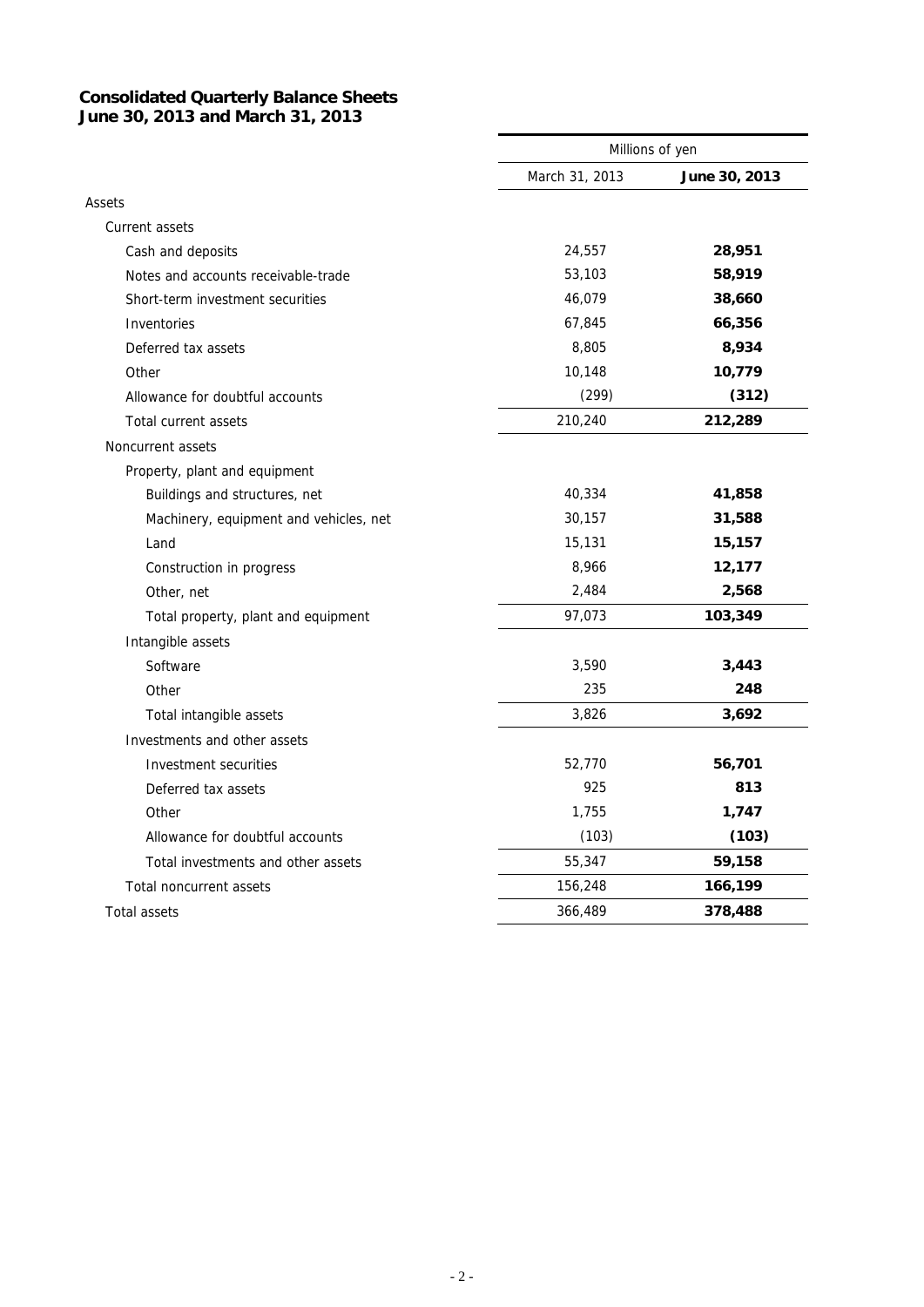NGK SPARK PLUG CO., LTD. (5334)

Financial Statements for the First Quarter of the Fiscal Year Ending March 31, 2014

|                                                       | Millions of yen |               |  |
|-------------------------------------------------------|-----------------|---------------|--|
|                                                       | March 31, 2013  | June 30, 2013 |  |
| Liabilities                                           |                 |               |  |
| <b>Current liabilities</b>                            |                 |               |  |
| Accounts payable-trade                                | 18,814          | 22,900        |  |
| Short-term loans payable                              | 1,432           | 1,450         |  |
| Lease obligations                                     | 302             | 288           |  |
| Income taxes payable                                  | 4,854           | 4,514         |  |
| Deferred tax liabilities                              | 94              | 70            |  |
| Other                                                 | 25,799          | 22,445        |  |
| <b>Total current liabilities</b>                      | 51,298          | 51,669        |  |
| Noncurrent liabilities                                |                 |               |  |
| Bonds payable                                         | 25,000          | 25,000        |  |
| Lease obligations                                     | 683             | 643           |  |
| Provision for retirement benefits                     | 17,401          | 17,377        |  |
| Negative goodwill                                     | 16              | 12            |  |
| Deferred tax liabilities                              | 2,334           | 4,720         |  |
| Other                                                 | 1,446           | 1,320         |  |
| <b>Total noncurrent liabilities</b>                   | 46,881          | 49,074        |  |
| <b>Total liabilities</b>                              | 98,180          | 100,743       |  |
| Net assets                                            |                 |               |  |
| Shareholders' equity                                  |                 |               |  |
| Capital stock                                         | 47,869          | 47,869        |  |
| Capital surplus                                       | 54,824          | 54,824        |  |
| Retained earnings                                     | 167,561         | 172,388       |  |
| Treasury stock                                        | (7, 539)        | (7, 553)      |  |
| Total shareholders' equity                            | 262,716         | 267,529       |  |
| Valuation and translation adjustments                 |                 |               |  |
| Valuation difference on available-for-sale securities | 16,175          | 19,311        |  |
| Foreign currency translation adjustment               | (12, 596)       | (11, 122)     |  |
| Total valuation and translation adjustments           | 3,579           | 8,188         |  |
| Minority interests                                    | 2,013           | 2,026         |  |
| Total net assets                                      | 268,309         | 277,745       |  |
| Total liabilities and net assets                      | 366,489         | 378,488       |  |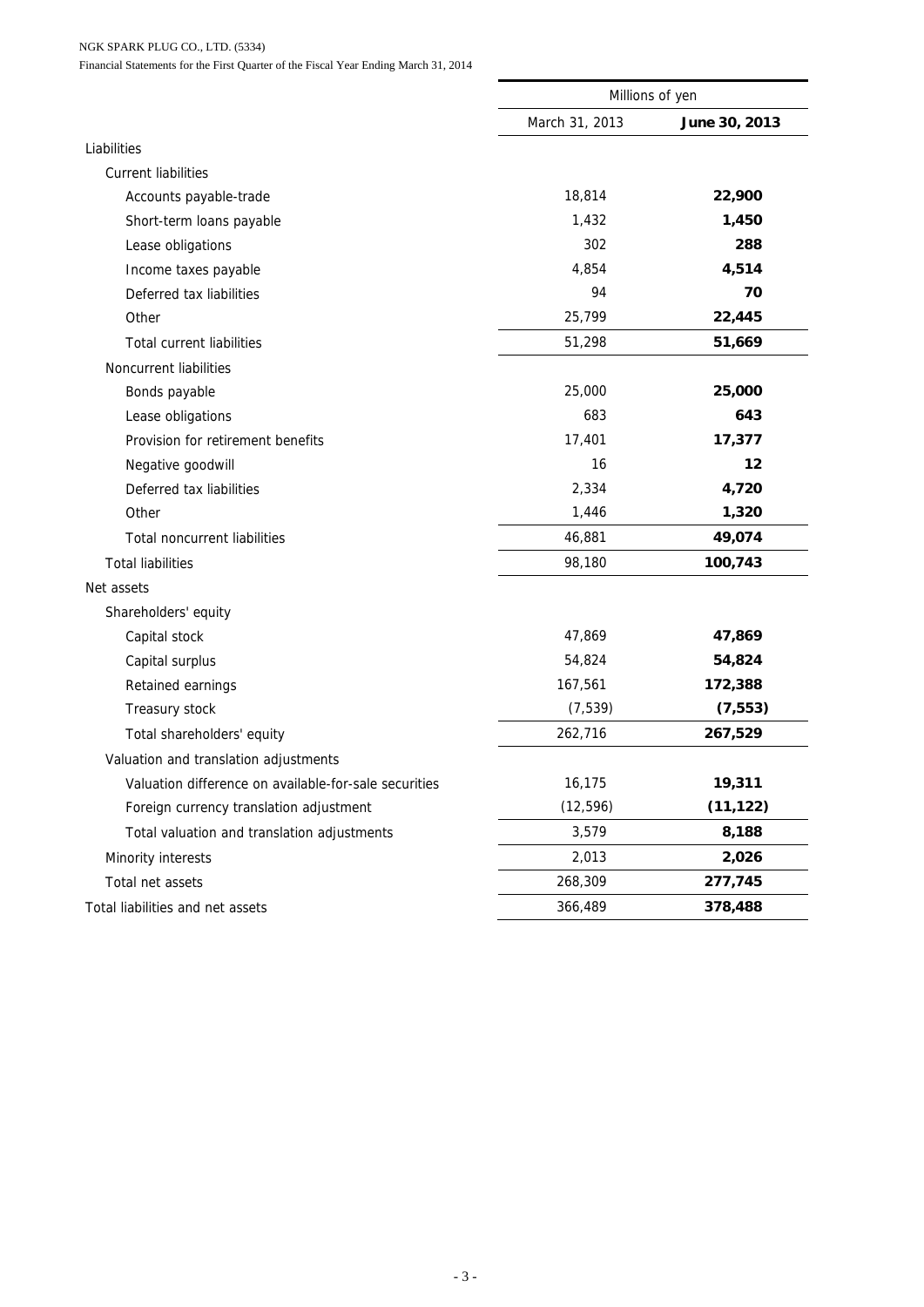#### Financial Statements for the First Quarter of the Fiscal Year Ending March 31, 2014

## **Consolidated Quarterly Statement of Operations for the Three Months Ended June 30, 2012 and 2013**

|                                                            | Millions of yen |        |
|------------------------------------------------------------|-----------------|--------|
|                                                            | 2012            | 2013   |
| Net sales                                                  | 68,249          | 82,212 |
| Cost of sales                                              | 51,803          | 58,210 |
| Gross profit                                               | 16,446          | 24,002 |
| Selling, general and administrative expenses               | 11,130          | 13,185 |
| Operating income                                           | 5,316           | 10,816 |
| Non-operating income                                       |                 |        |
| Interest income                                            | 244             | 334    |
| Dividends income                                           | 268             | 363    |
| Amortization of negative goodwill                          | 4               | 4      |
| Equity in earnings of affiliates                           | 139             | 81     |
| Foreign exchange gains                                     |                 | 523    |
| Other                                                      | 102             | 172    |
| Total non-operating income                                 | 758             | 1,479  |
| Non-operating expenses                                     |                 |        |
| Interest expenses                                          | 155             | 95     |
| Foreign exchange losses                                    | 1,129           |        |
| Depreciation of inactive noncurrent assets                 | 122             | 68     |
| Other                                                      | 79              | 109    |
| Total non-operating expenses                               | 1,486           | 274    |
| Ordinary income                                            | 4,588           | 12,021 |
| Extraordinary income                                       |                 |        |
| Gain on sales of property, plant and equipment             | 37              | 28     |
| Gain on sales of investment securities                     |                 | 11     |
| Total extraordinary income                                 | 37              | 39     |
| <b>Extraordinary loss</b>                                  |                 |        |
| Loss on sales or disposal of property, plant and equipment | 24              | 53     |
| Loss on valuation of investment securities                 | 1               |        |
| Total extraordinary losses                                 | 26              | 53     |
| Income before income taxes and minority interests          | 4,598           | 12,007 |
| Income taxes-current                                       | 1,052           | 4,055  |
| Income taxes-deferred                                      | 1,471           | 635    |
| Total income taxes                                         | 2,524           | 4,691  |
| Income before minority interests                           | 2,074           | 7,315  |
| Minority interests in income                               | 69              | 94     |
| Net income                                                 | 2,004           | 7,221  |
|                                                            |                 |        |
|                                                            | Yen             |        |
| Net income per share                                       |                 |        |
| - Basic                                                    | 9.21            | 33.18  |
| - Diluted                                                  |                 |        |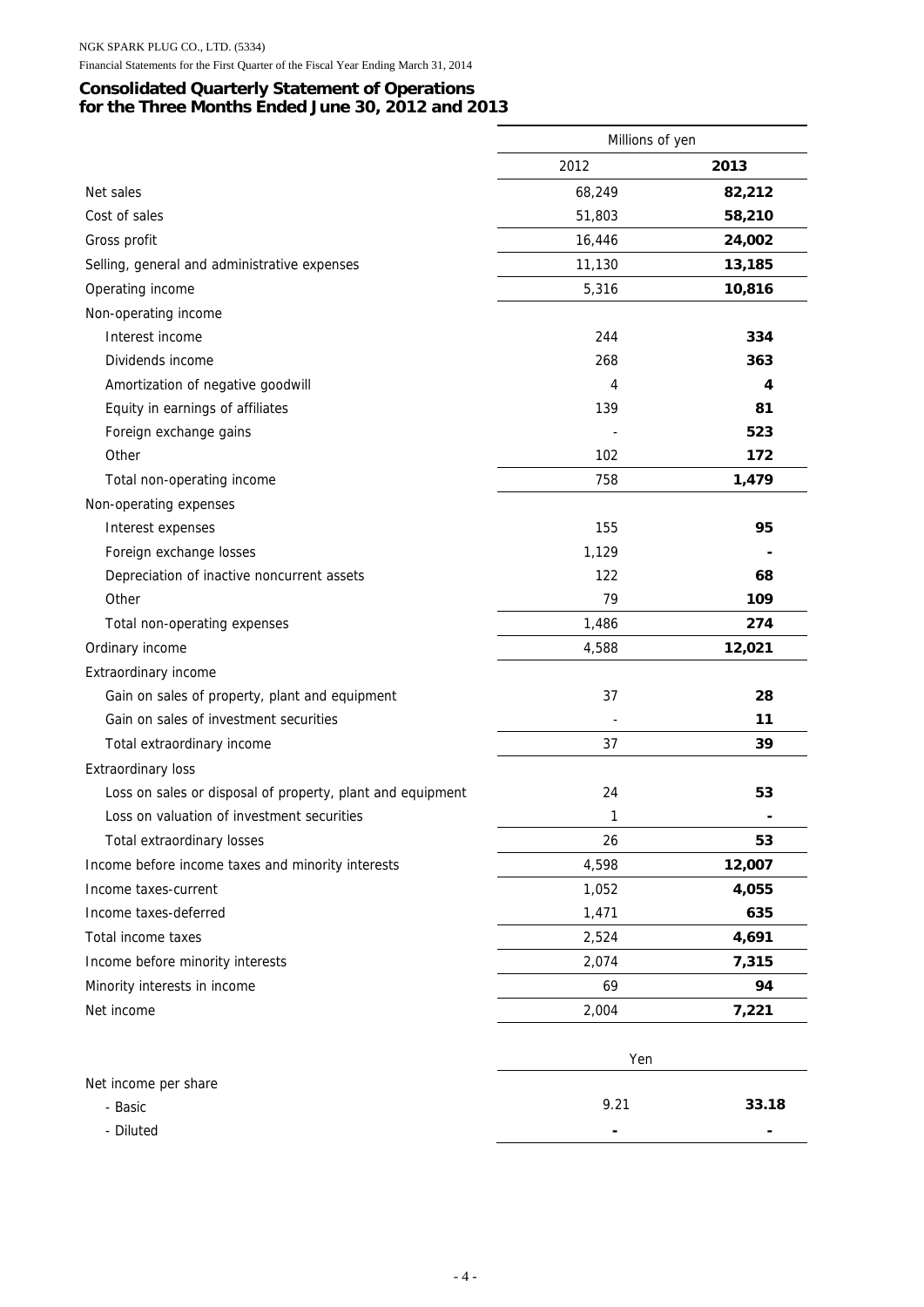## **Consolidated Statements of Comprehensive Income for the Three Months Ended June 30, 2012 and 2013**

|                                                                       | Millions of yen |        |  |
|-----------------------------------------------------------------------|-----------------|--------|--|
|                                                                       | 2012            | 2013   |  |
| Income before minority interests                                      | 2.074           | 7,315  |  |
| Other comprehensive income                                            |                 |        |  |
| Valuation difference on available-for-sale securities                 | (2, 344)        | 3,129  |  |
| Foreign currency translation adjustment                               | 3,512           | 1,412  |  |
| Share of other comprehensive income of associates accounted for using |                 |        |  |
| equity method                                                         | 166             | 60     |  |
| Total other comprehensive income                                      | 1,334           | 4,602  |  |
| Comprehensive income                                                  | 3,408           | 11,918 |  |
| Comprehensive income attributable to                                  |                 |        |  |
| Comprehensive income attributable to owners of the parent             | 3.184           | 11,830 |  |
| Comprehensive income attributable to minority interests               | 224             | 87     |  |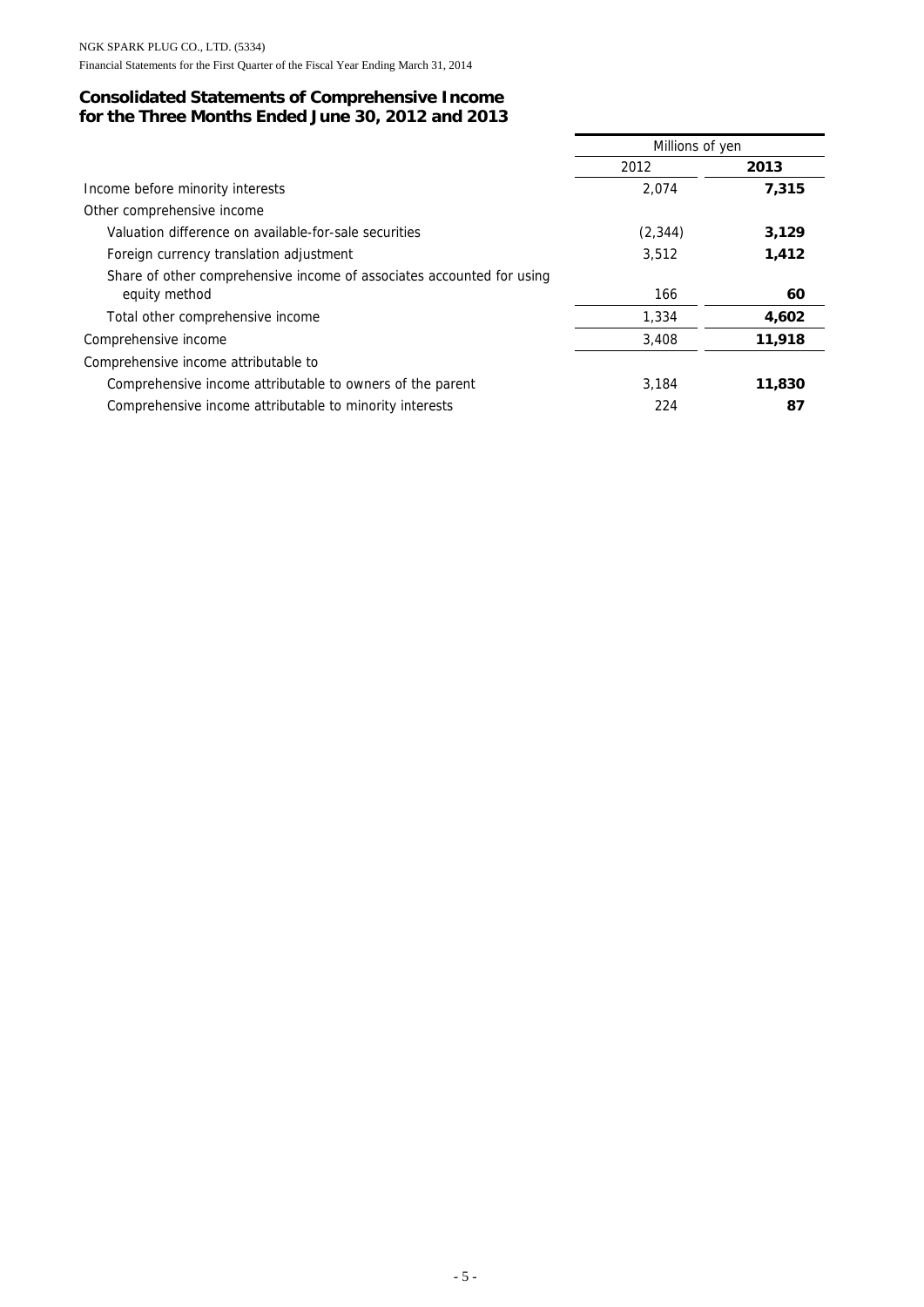### **Consolidated Quarterly Statements of Cash Flows for the Three Months Ended June 30, 2012 and 2013**

|                                                             | Millions of yen |          |  |
|-------------------------------------------------------------|-----------------|----------|--|
|                                                             | 2012            | 2013     |  |
| Net cash provided by (used in) operating activities         |                 |          |  |
| Income before income taxes and minority interests           | 4,598           | 12,007   |  |
| Depreciation and amortization                               | 3,006           | 2,631    |  |
| Amortization of goodwill                                    | (4)             | (4)      |  |
| (Decrease) increase in provision for retirement benefits    | 67              | (34)     |  |
| Interest and dividends income                               | (513)           | (698)    |  |
| Interest expenses                                           | 155             | 95       |  |
| Equity in (earnings) losses of affiliates                   | (139)           | (81)     |  |
| (Gain) loss on disposal of noncurrent assets                | (12)            | 25       |  |
| (Increase) decrease in notes and accounts receivable-trade  | (1,039)         | (4, 410) |  |
| Decrease (increase) in inventories                          | 1,173           | 2,941    |  |
| (Decrease) increase in notes and accounts payable-trade     | (845)           | 2,161    |  |
| Other, net                                                  | (3, 818)        | (2,688)  |  |
| Subtotal                                                    | 2,630           | 11,945   |  |
| Interest and dividends income received                      | 588             | 843      |  |
| Interest expenses paid                                      | (21)            | (9)      |  |
| Income taxes paid                                           | (926)           | (4,525)  |  |
| Net cash provided by (used in) operating activities         | 2,270           | 8,253    |  |
| Net cash (used in) provided by investment activities        |                 |          |  |
| Net decrease (increase) in time deposits                    | 387             | 786      |  |
| Net (increase) decrease in short-term investment securities | (1,905)         | (1, 298) |  |
| Purchase of property, plant and equipment                   | (4, 126)        | (9, 818) |  |
| Proceeds from sales of property, plant and equipment        | 49              | 86       |  |
| Purchase of intangible assets                               | (82)            | (219)    |  |
| Purchase of investment securities                           | (1, 510)        | (400)    |  |
| Proceeds from sales and redemption of investment securities | 4,000           | 2,607    |  |
| Other, net                                                  | (14)            | (0)      |  |
| Net cash (used in) provided by investment activities        | (3,201)         | (8, 256) |  |
| Net cash (used in) provided by financing activities         |                 |          |  |
| Net (decrease) increase in short-term loans payable         | (20)            | (60)     |  |
| Purchase of treasury stock                                  | (3)             | (13)     |  |
| Proceeds from sales of treasury stock                       | 0               |          |  |
| Cash dividends paid                                         | (2, 349)        | (2, 357) |  |
| Other, net                                                  | (252)           | (164)    |  |
| Net cash (used in) provided by financing activities         | (2,625)         | (2, 595) |  |
| Effect of exchange rate change on cash and cash equivalents | 648             | 328      |  |
| Net (decrease) increase in cash and cash equivalents        | (2,907)         | (2, 270) |  |
| Cash and cash equivalents at beginning of period            | 51,824          | 49,874   |  |
| Cash and cash equivalents at end of period                  | 48,917          | 47,604   |  |